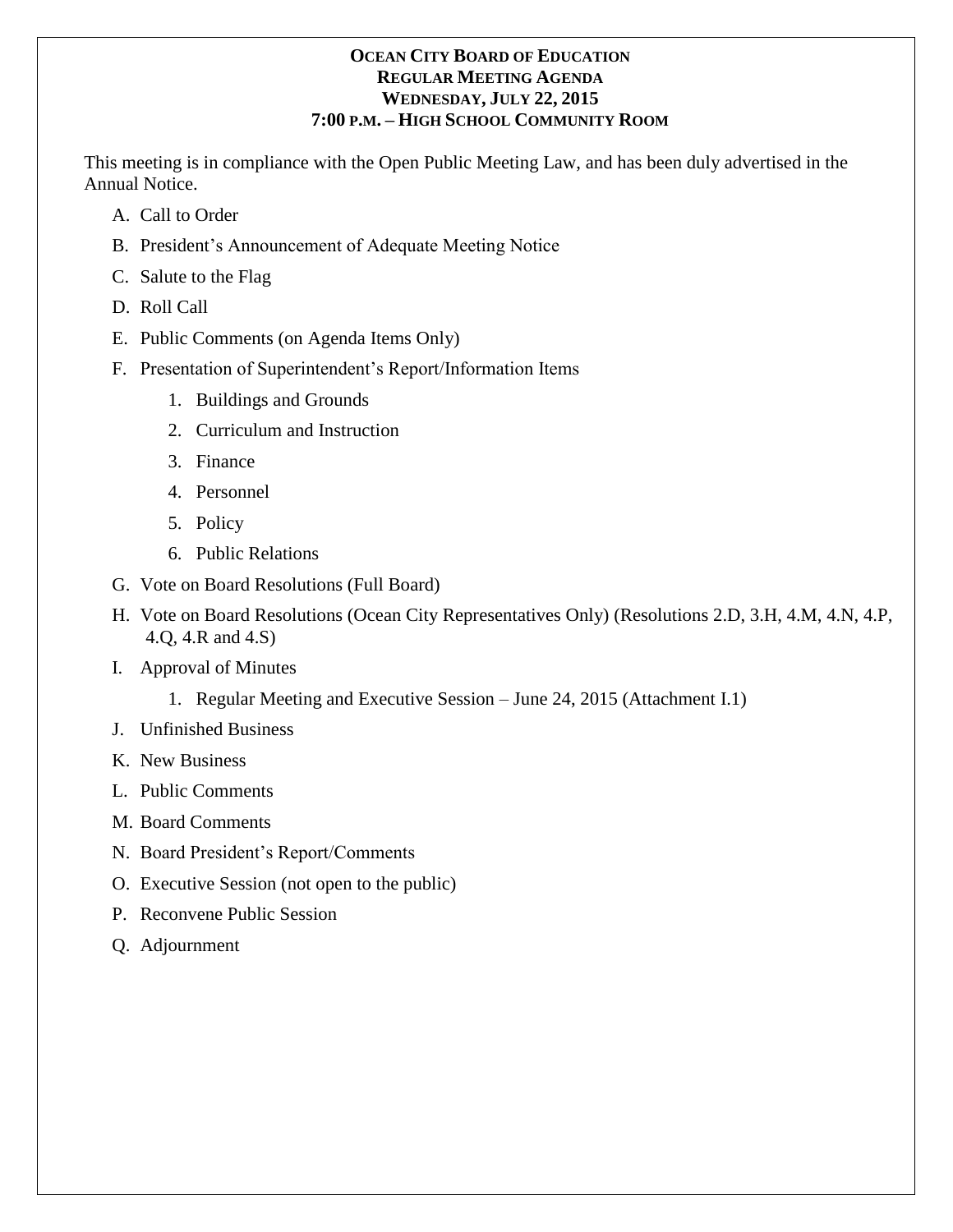#### **OFFICE OF THE**

#### **SUPERINTENDENT OF SCHOOLS**

**TO:** Ocean City Board of Education

# **FROM: Dr. Kathleen Taylor, Superintendent of Schools**

**RE:** July 22, 2015 Regular Board Meeting

**MOTION:** Based on the recommendation of the Superintendent of Schools, the following resolutions are presented for formal approval by the Board of Education.

#### **1. Buildings and Grounds**

A. Use of Facilities

| The Board approves the following request for the use of the High School: |                                                               |  |  |  |
|--------------------------------------------------------------------------|---------------------------------------------------------------|--|--|--|
| Requested By:                                                            | Shiloh Baptist Church                                         |  |  |  |
| Use:                                                                     | Cooking for Farmers' Market                                   |  |  |  |
| Date/Time:                                                               | June 30, 2015 (Tues), 1:00PM-4:00PM                           |  |  |  |
| Room:                                                                    | Kitchen                                                       |  |  |  |
| Fee:                                                                     | \$60.00                                                       |  |  |  |
|                                                                          | Requested By: Players Choice 1, LLC/Ocean City FMBA Local #27 |  |  |  |
| Use:                                                                     | Girls' Basketball Tournament                                  |  |  |  |
| Dates/Times:                                                             | June 10, 2016 (Fri), 2:30-5:00PM – set up                     |  |  |  |
|                                                                          | June 11 and 12, 2016 (Sat & Sun), 7:00AM-7:00PM – event       |  |  |  |
| Rooms:                                                                   | Main Gym and Auxiliary Gym                                    |  |  |  |
| Fee:                                                                     | \$1,170.00                                                    |  |  |  |
| <b>Informational Items</b>                                               |                                                               |  |  |  |
| Fire Drills                                                              |                                                               |  |  |  |
|                                                                          | Ocean City High School June 10, 2015                          |  |  |  |
|                                                                          | Ocean City Intermediate School June 10, 2015                  |  |  |  |
| <b>Ocean City Primary School</b>                                         | June 4, 2015                                                  |  |  |  |
| <b>Security Drills</b>                                                   |                                                               |  |  |  |
| Ocean City High School                                                   | June 3, 2015                                                  |  |  |  |
|                                                                          | Ocean City Intermediate School June 8, 2015                   |  |  |  |
| Ocean City Primary School                                                | June 5, 2015                                                  |  |  |  |
|                                                                          |                                                               |  |  |  |
| Discussion                                                               |                                                               |  |  |  |

Buildings and Grounds Committee Report – Mr. Oves, Chairperson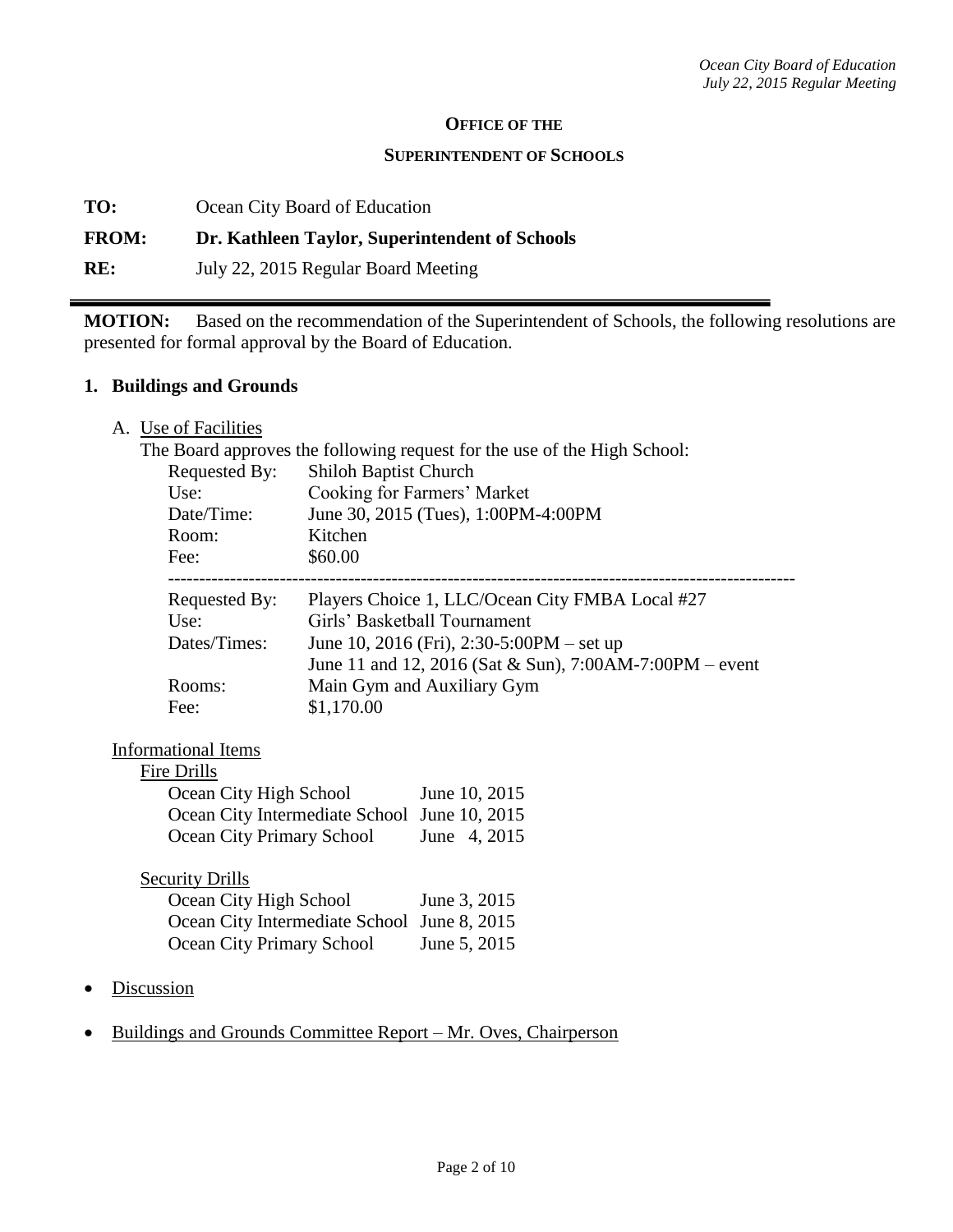### **2. Curriculum and Instruction**

#### A. Out of District Placements

The Board approves the following out-of-district student placements for the 2015-16 school year.

| Placement                      | # of Students | District   | Tuition   |
|--------------------------------|---------------|------------|-----------|
| <b>CMCSSSD</b>                 | Q             | OC         | \$334,863 |
| <b>CMCSSSD</b>                 | 8             | UT         | \$256,800 |
| Bancroft - Haddonfield         |               | UT         | \$165,014 |
| Yale - Northfield              |               | UT         | \$49,650  |
| Delaware Valley Friends School |               | UT         | \$59,550  |
| Lower Cape May Regional H.S.   |               | UT         | \$78,796  |
| <b>CMCSSSD</b>                 |               | <b>SIC</b> | \$144,000 |

#### B. Extended School Year

The Board approves the following ESY out-of-district student placements for the 2015-16 school year.

| Placement                      | # of Students | District     | Tuition  |
|--------------------------------|---------------|--------------|----------|
| <b>CMCSSSD</b>                 |               | OC           | \$25,800 |
| <b>CMCSSSD</b>                 |               | UT           | \$13,600 |
| Bancroft - Haddonfield         |               | UT           | \$29,336 |
| Delaware Valley Friends School |               | $_{\rm{UT}}$ | 2,900    |
| Lower Cape May Regional H.S    |               | UT           | 7,163    |
| <b>CMCSSSD</b>                 |               | <b>SIC</b>   | \$11,100 |

- C. High School Field Trip Request (Attachment #2.C) The Board approves the attached High School Field Trip list.
- D. Primary School Field Trip Request (Attachment #2.D) **(Ocean City Representatives)** The Board approves the attached Primary School Field Trip list.
- Informational Items (Attachments) Out-of-School Suspension Reports for June 2015
- Discussion
- Curriculum and Student Affairs Committee Report Mrs. McAlister, Chairperson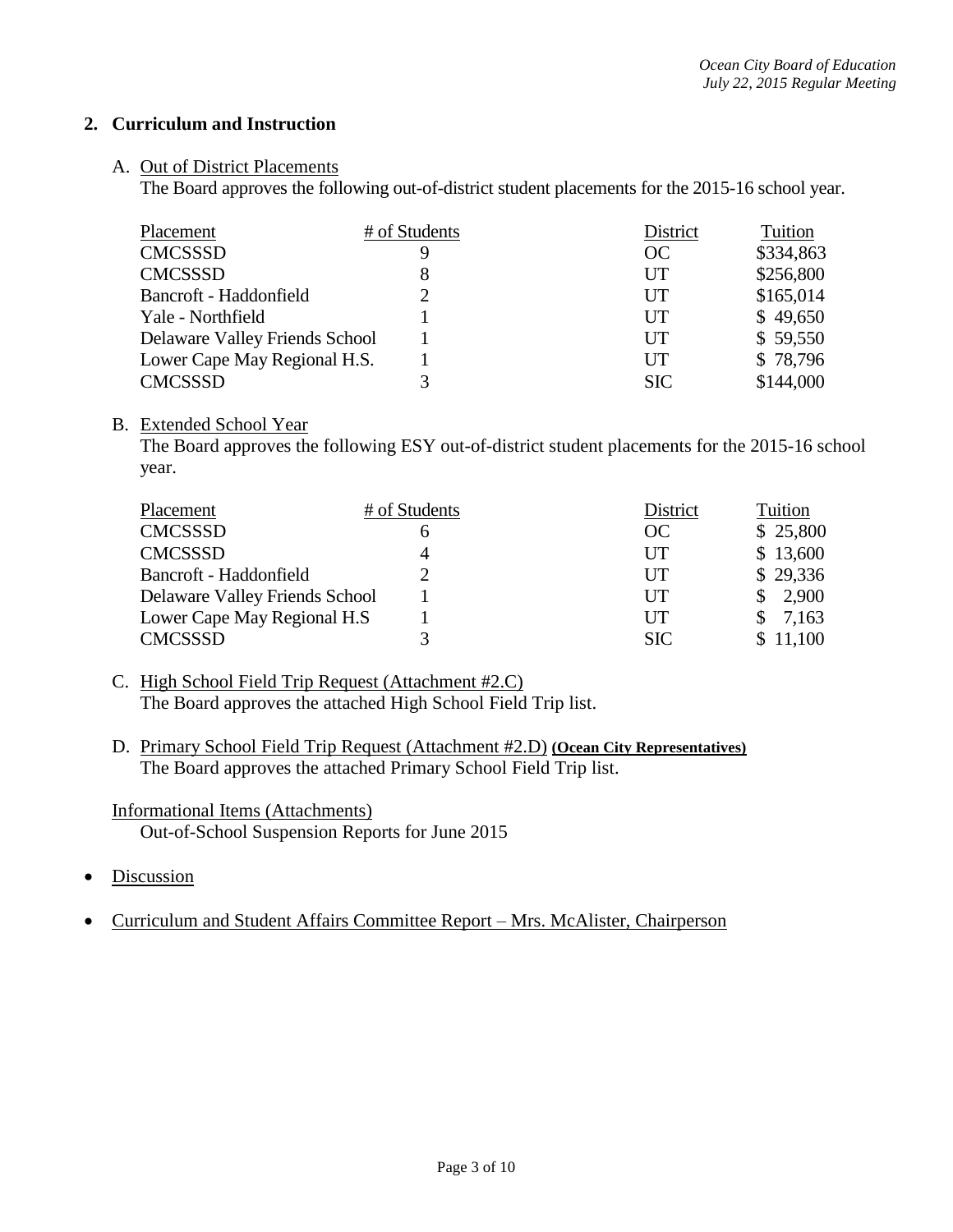## **3. Finance**

- A. Bill List (Attachment #3.A) The Board approves payment of bills for July 2015 in the amount of \$3,097,621.41.
- B. Secretary and Treasurer Reports (Attachment #3.B) The Board approves the Board Secretary's Monthly Financial Report and the Treasurer of School Funds' Report for May 2015.
- C. Line Item Transfers (Attachment #3.C) The Board approves the revenue and appropriation transfers for May 2015. The Board also acknowledges receipt of the State of NJ mandated transfer reconciliation form for May 2015.
- D. Travel & Expense Reimbursement (Attachment #3.D) The Board approves the July 2015 list of Board of Education Members and School District Staff travel and related expense reimbursements.
- E. Food Service Report (Attachment #3.E) The Board accepts the Food Service Monthly Finance Report for June 2015.
- F. Resolution Adopting New Bid Threshold for Qualified Purchasing Agent The Board adopts the following resolution to increase the bid threshold for Timothy E. Kelley, Qualified Purchasing Agent, for the 2015-16 school year:

WHEREAS, Timothy E. Kelley, School Business Administrator/Board Secretary possesses a qualified purchasing agent (QPA) certificate;

WHEREAS, the Governor, in consultation with the State Treasurer and pursuant to N.J.S.A. 18A:18A-3 (b), on July 1, 2015 has increased the bid threshold amount for school districts with purchasing agents who possess qualified purchasing agent certificates, from \$36,000 to \$40,000;

NOW, THEREFORE BE IT RESOLVED that the Ocean City Board of Education, pursuant to N.J.S.A. 18A:18A-3 (a) and N.J.A.C. 5:34-5.4, establishes and sets the bid threshold amount of \$40,000 for the Ocean City Board of Education, and further authorizes Timothy E. Kelley to award contracts, in full accordance with N.J.S.A. 18A:18A-3 (a), for those purchases that do not exceed in the aggregate of the newly established bid threshold amount.

G. U.S. Communities Government Purchasing Alliance

The Board authorizes the acquisition of school furniture to be obtained from Virco, Inc., Highway 65 South, Conway, AR in accordance with the U.S. Communities Government Purchasing Alliance ("U.S. Communities") & The San Diego Unified School District, 4100 Normal Street, San Diego, California contract #SV-15-0028-13, Education, Classroom, Miscellaneous Support Furniture and Related Products and Services in the total amount of \$52,643.23. The School Business Administrator is authorized to issue a purchase order for said classroom furniture in accordance with the terms of the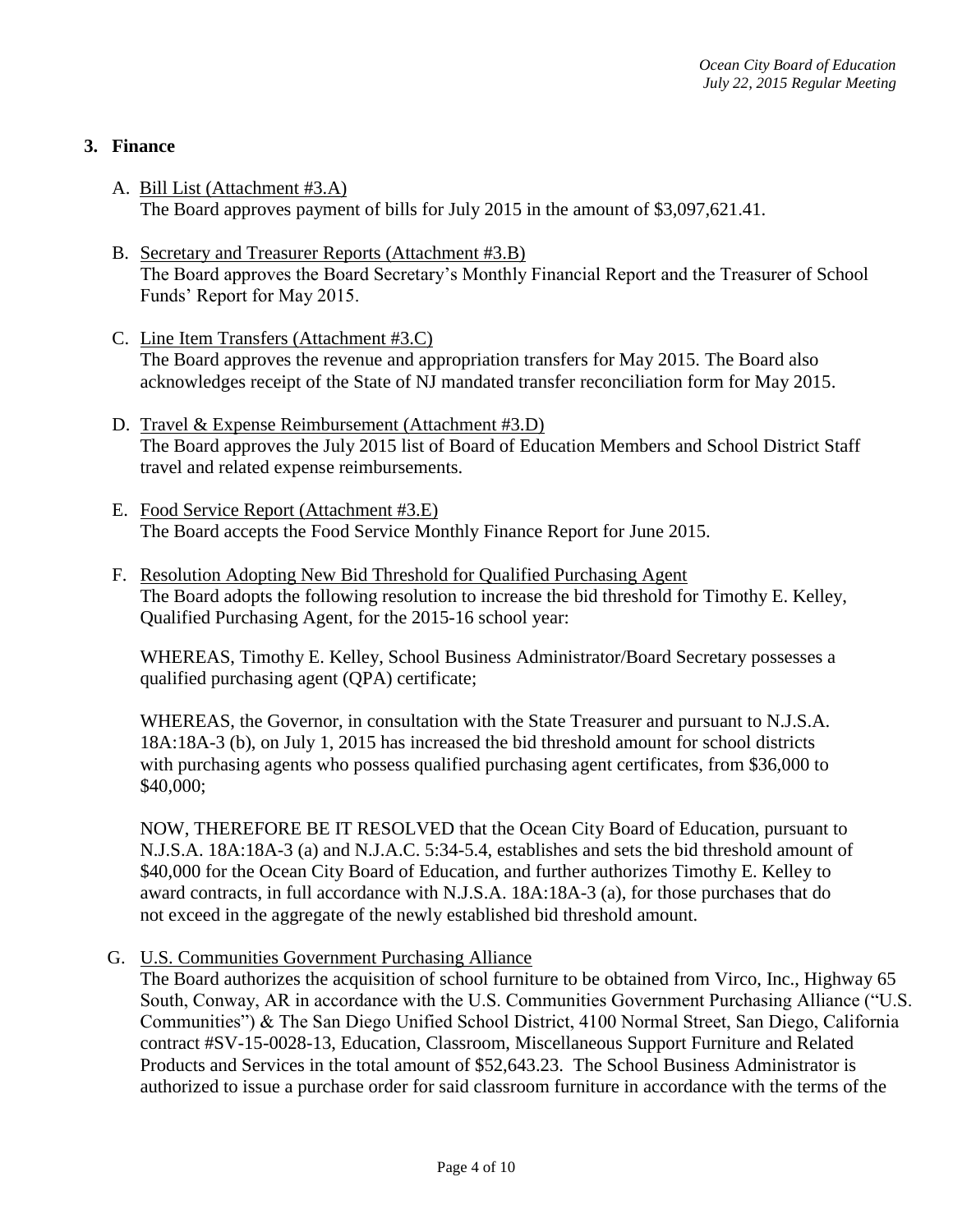U.S. Communities & San Diego Unified School District contract #SV-15-0028-13 as authorized by N.J.S.A. 52:34-6.2(b), PL 2011, c 139 and New Jersey Division of Local Government Services (DLGS) Local Finance Notice LFN 2012-10.

H. Payment Application #4 to 3R Painting and Contracting Corp. (Attachment #3.H) **(Ocean City Representatives Only)**

The Board approves Payment Application #4 in the amount of \$1,291,101 to 3R Painting and Contracting Corporation for the Primary School Renovations Project as certified by the Board Engineer.

• Discussion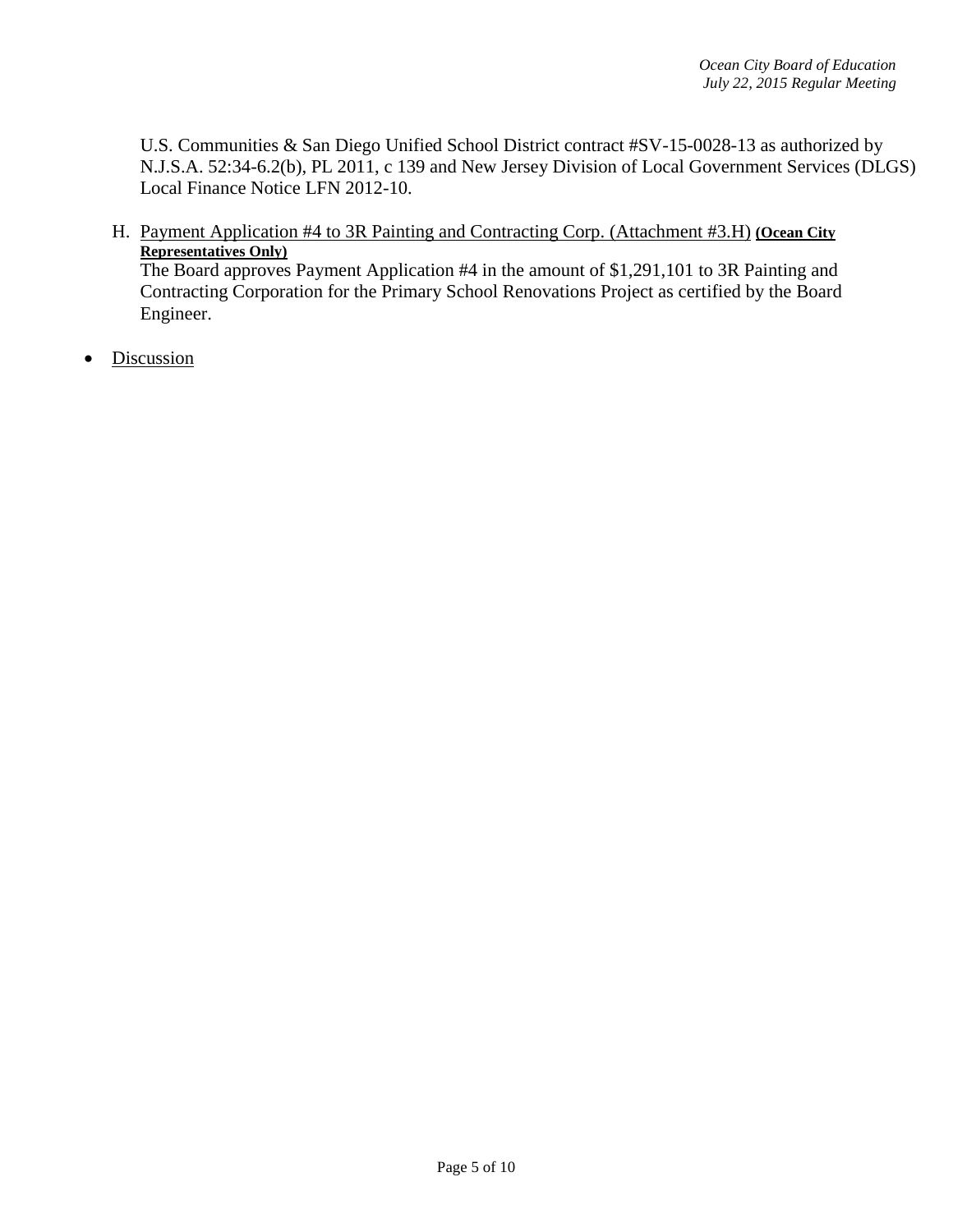## **4. Personnel** (All motions are upon Superintendent's recommendation:)

- A. Retirement- District Supportive Staff The Board accepts with deep regret the retirement of Raymond C. Darcusio, Maintenance Worker, effective as of January 1, 2016.
- B. District and High School Federal Grant Salary Allocations roll call vote

The Board authorizes the following District and High School salary allocations to be charged to the identified Federal Grants for the 2015-16 School year:

| Charles Dolinsky, Special Education Teacher | $$10,000 - IDEA$ Basic FY16 |
|---------------------------------------------|-----------------------------|
| Janice Annarelli, Special Education Aide    | $$22,035 - IDEA$ Basic FY16 |
| Janice Baldyga, Special Education Aide      | $$23,012$ – IDEA Basic FY16 |
| Katelyn Bell, Special Education Aide        | $$20,886 - IDEA Basic FY16$ |
| Ashley Evans, Special Education Aide        | $$18,617 - IDEA Basic FY16$ |
| Nancy Filangieri, Special Education Aide    | $$20,049 - IDEA Basic FY16$ |
| Joyce Franks, Special Education Aide        | $$20,454 - IDEA Basic FY16$ |
| Patricia Gallagher, Special Education Aide  | $$20,049 - IDEA Basic FY16$ |
| Sandra Kooker, Special Education Aide       | $$24,295 - IDEA Basic FY16$ |
| Kathryn Lavin, Special Education Aide       | $$22,154 - IDEA Basic FY16$ |
| Joanne Martin, Special Education Aide       | $$23,145$ – IDEA Basic FY16 |
| Maria Mateer – Special Education Aide       | $$20,049 - IDEA Basic FY16$ |
| Patricia Richards, Special Education Aide   | $$27,194 - IDEA Basic FY16$ |
| Susan Richards, Special Education Aide      | \$18,993 - IDEA Basic FY16  |
| Bruce Twiggs, Special Education Aide        | $$20,049 - IDEA Basic FY16$ |
| Melanie Vitale, Special Education Aide      | $$21,792 - IDEA Basic FY16$ |
| Karen Wallenstein, Special Education Aide   | $$20,886 - IDEA Basic FY16$ |

- C. Interim Administration roll call vote The Board approves Jack Pfizenmayer, Interim Athletic Director, effective August 1, 2015, at \$400 per diem for 3-5 days per week on an as needed basis.
- D. Interim Administration roll call vote The Board ratifies William Boyle, Interim High School Assistant Principal's stipend to \$350 per diem, effective July 1, 2015.
- E. High School Summer Guidance Hours roll call vote The Board approves Raymond Martin and Tobi Oves, High School Guidance Counselors for summer 2015 hours, at a stipend of \$30 per hour, not to exceed 40 total hours.
- F. High School Summer School Nurse Hours roll call vote The Board approves Rosemary Millar, High School School Nurse for summer 2015 hours, at a stipend of \$30 per hour, not to exceed 10 total hours.
- G. High School Co-Curricular Sponsors and Stipends (Attachment #4.G) roll call vote The Board approves the attached High School co-curricular sponsors and stipends for the 2015-16 school year.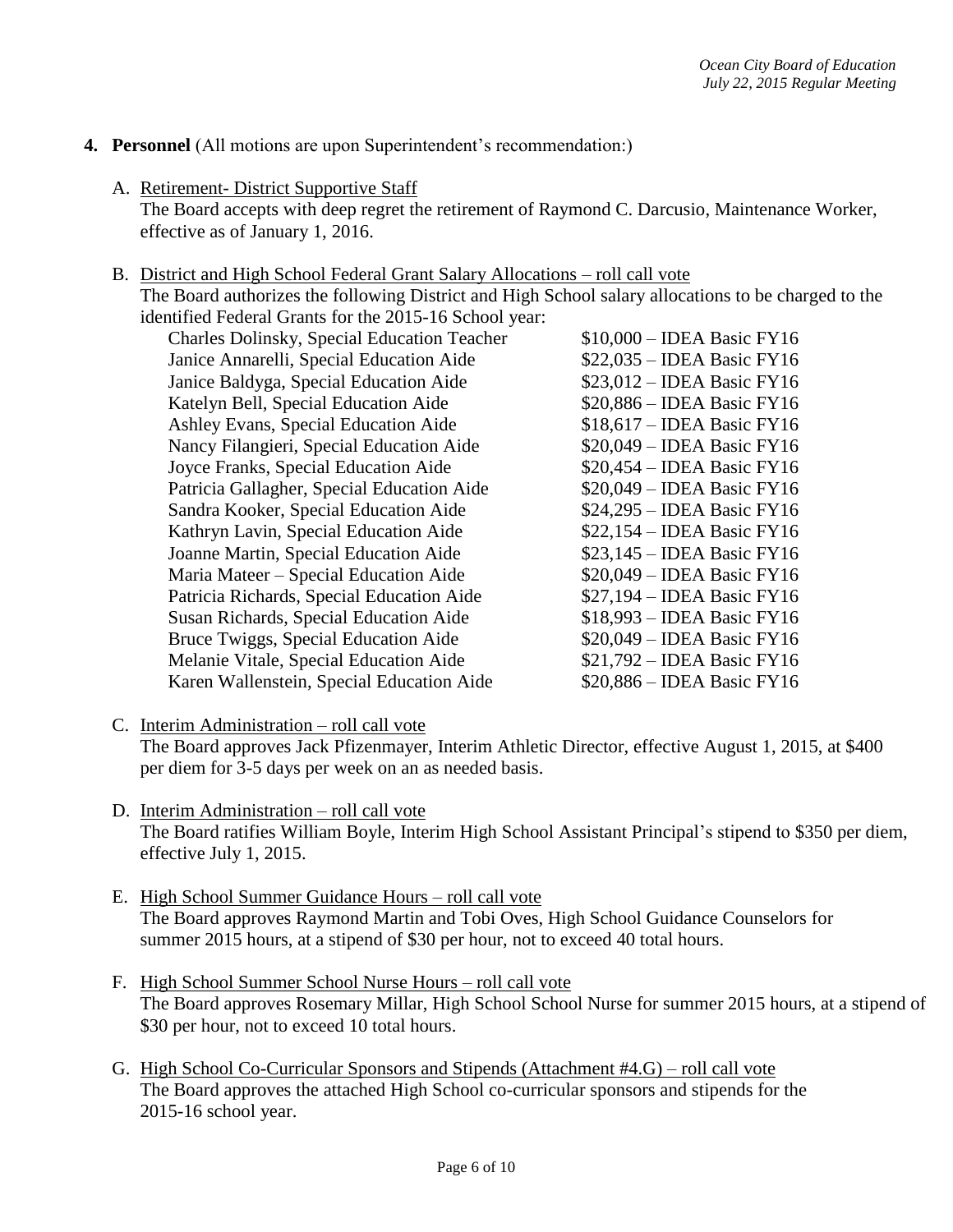- H. High School Extension Program Teachers and Stipends roll call vote The Board approves Paul Matusz, Teacher of Art in the High School Extension Program for the 2015-16 school year at a stipend of \$30 per hour, not to exceed 4 hours per week.
- I. High School Cafeteria Person-in-Charge roll call vote The Board approves Gretchen Smith as the High School cafeteria person-in-charge for the 2015-16 school year at a stipend of \$400 per year.
- J. New Hire High School Certificated Staff (Attachment #4.J) roll call vote The Board approves Timothy M. Kelley, High School Physical Education Teacher, effective September 1, 2015 through June 30, 2016, at \$53,552, BA+30, step 1.
- K. Separation Agreement (Attachment #4.K) roll call vote The Board approves and adopts the separation agreement with employee #2902, pending all signatures.
- L. Leave of Absence (Attachment #4.L) roll call vote The Board approves employee #2327, a paid administrative leave, effective July 17, 2015.
- M. Revised Leave of Absence Intermediate School Supportive Staff (Attachment #4.M) roll call vote **(Ocean City Representatives Only)** The Board approves employee #2006, an unpaid FMLA/NJFLA leave of absence effective June 2, 2015 through June 30, 2015.
- N. Intermediate School Summer School Nurse Hours roll call vote **(Ocean City Representatives Only)** The Board approves Connie Meng, Intermediate School School Nurse for summer 2015 hours, at a stipend of \$30 per hour, not to exceed 4 total hours.
- O. Retirement Intermediate School Supportive Staff The Board accepts with deep regret the retirement of the following Intermediate School supportive staff: Rosemary Stuart, Principal's Secretary, effective as of November 1, 2015 Walter Payne, Custodian, effective as of August 1, 2015
- P. New Hire Intermediate School Certificated Staff (Attachment #4.P) roll call vote **(Ocean City Representatives Only)**

The Board approves Patricia Pepe, Elementary School Teacher, effective September 1, 2015 through June 30, 2016, at \$61,602, MA, step 3.

- Q. New Hire Intermediate School Certificated Staff (Attachment #4.Q) roll call vote **(Ocean City Representatives Only)** The Board approves Megan Ward, Elementary School Teacher, effective September 1, 2015 through June 30, 2016, at \$48,202, BA, step 1.
- R. Intermediate and Primary Schools' Cafeteria Persons-in-Charge roll call vote (**Ocean City Representatives Only**)

The Board approves the following Intermediate and Primary Schools' cafeteria persons-in-charge for the 2015-16 school year at a stipend of \$400 per year:

Marianne Naddeo, Intermediate School Theresa Boylan – Primary School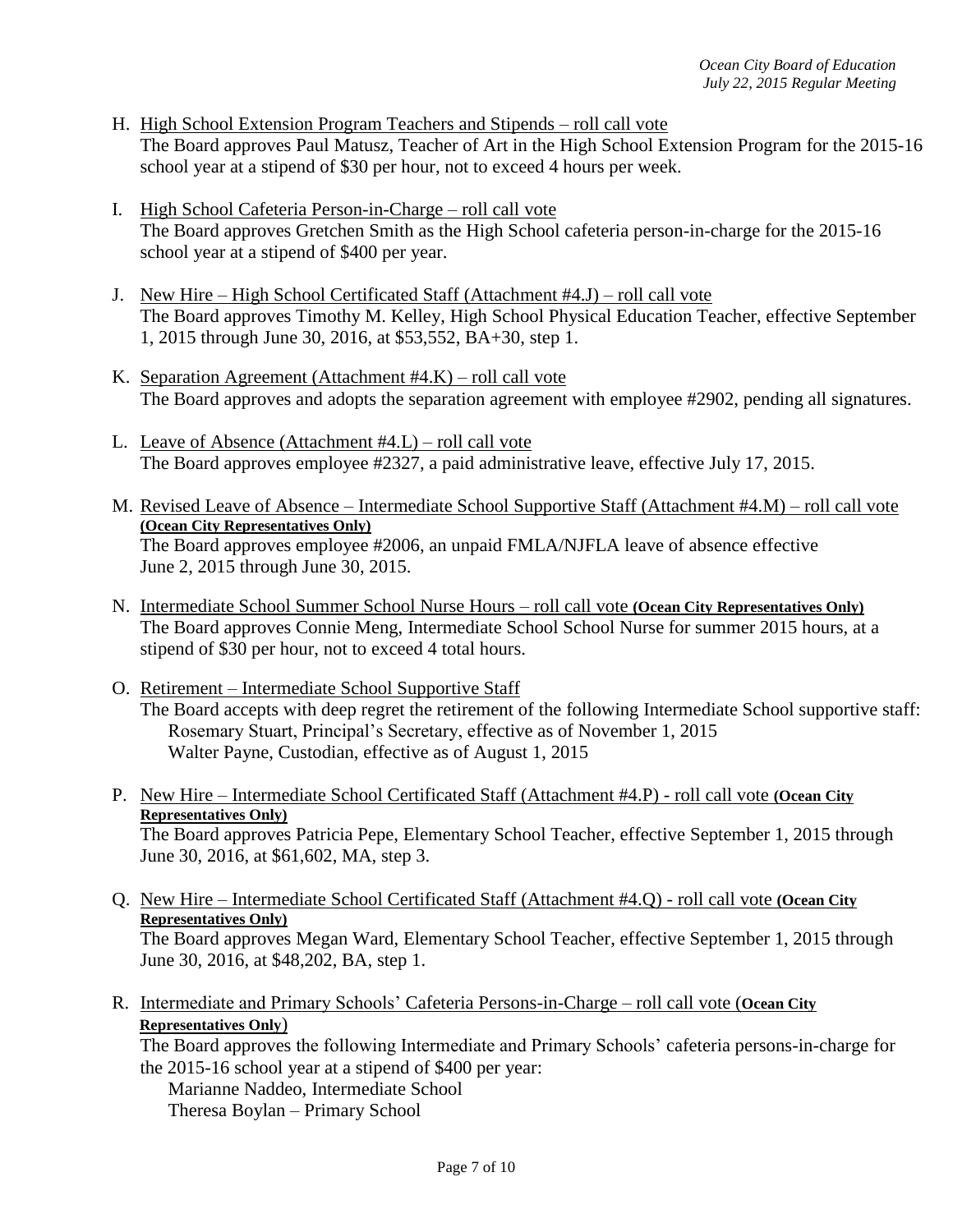S. Primary School Federal Grant Salary Allocations – roll call vote **(Ocean City Representatives Only)** The Board authorizes the following Primary School salary allocations to be charged to the identified Federal Grants for the 2015-16 School year:

Dolores Vivarelli, Special Education Teacher \$10,000 – IDEA Basic FY16 Jennifer Gatto, Title I Reading Specialist \$61,602 – Title I, Part A Kristen Morey, Title I Reading Specialist \$61,602 – Title I, Part A Erin Porter, Title I Mathematics Teacher \$56,252 – Title I, Part A Jennifer DeVlieger, Kindergarten Teacher \$18,800 – Title II, Part A Jennifer Eget, First Grade Teacher \$25,200 – Title II, Part A Danielle Landi, First Grade Teacher \$15,554 – Title II, Part A

- **Discussion**
- Negotiations Committee Report Mr. Bauer, Chairperson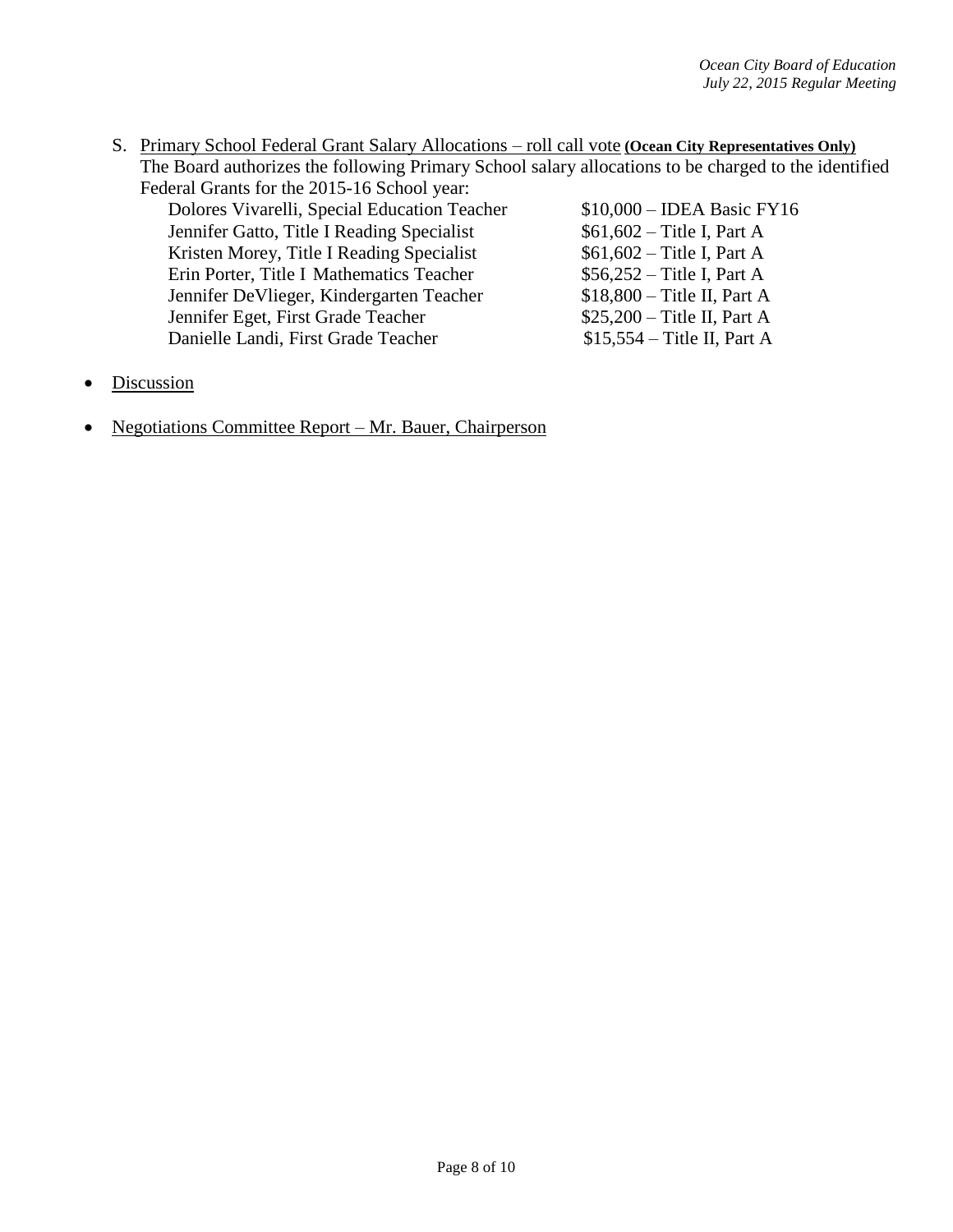# **5. Policy:**

- Discussion
- Policy Committee Report Ms. Gallelli-Keyes, Chairperson